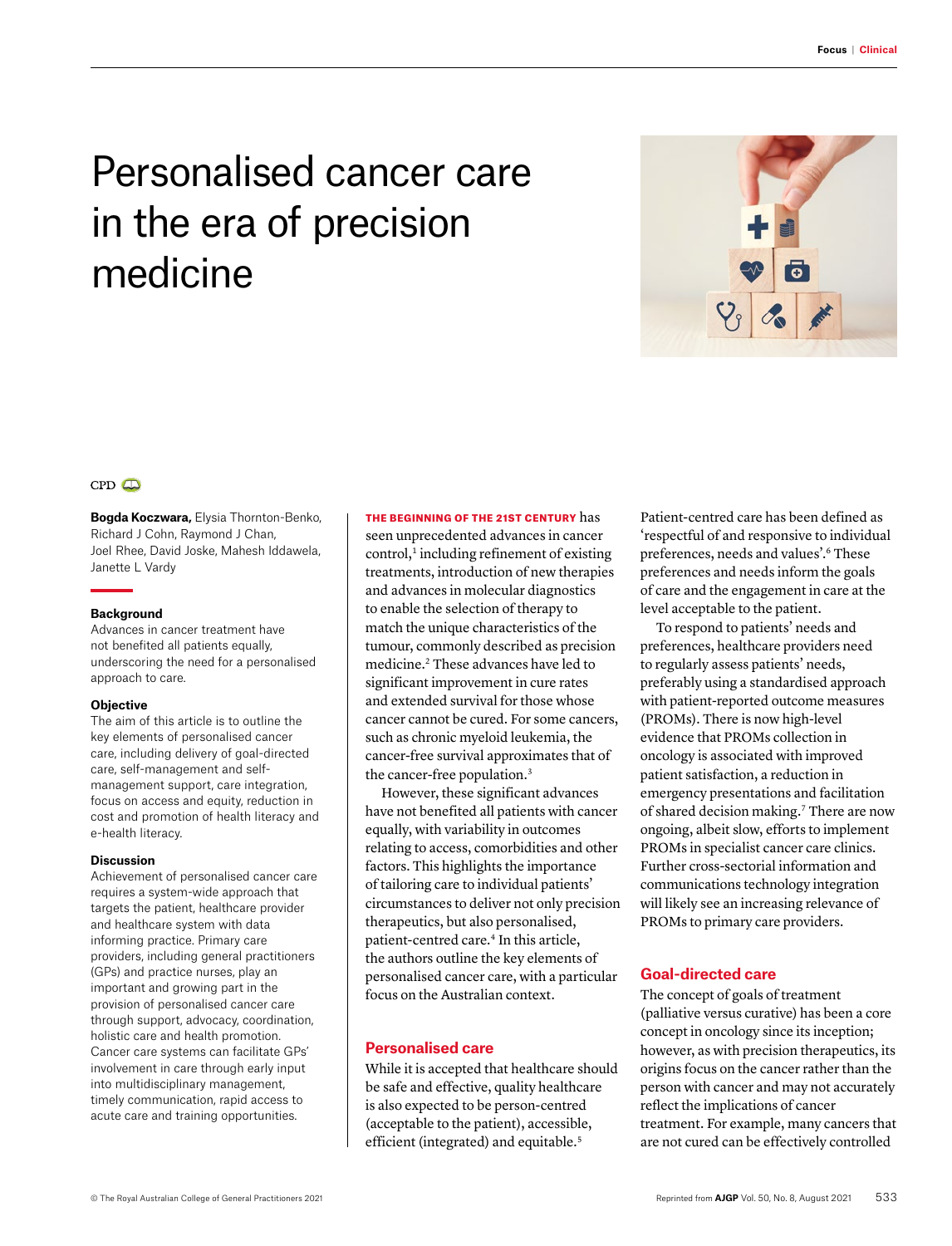by anticancer treatment for extended periods. Conversely, in some patients who are free from cancer after curative treatment, their life expectancy may be shortened because of late side effects of cancer treatment. The goals of care need to take into account patients' goals. These may include a wish to travel, to attend a family event or to be well enough to continue working. Eliciting goals and priorities is a standard component of chronic disease management and care plan development, but these approaches are yet to be routinely adopted in oncology.8 As such, primary care providers have an important role in advocating for patients' goals within the wider multidisciplinary team.

## **Self-management and self-management support**

This goal-directed approach includes clarification of patients' preferences regarding how they wish to engage with the healthcare process and what role they can play through self-management.9 Self-management is defined as 'the individual's ability to manage the symptoms, treatment, physical and psychosocial consequences and lifestyle changes inherent in living with a chronic condition'.10 The rapidly changing cancer care environment, with many aspects of care being shifted to the home setting, has created a pressing need for patients and informal/family caregivers to self-monitor and self-manage impacts of their cancer, treatment-related side effects and cancerrelated symptoms in the context of their overall health. General practitioners (GPs) and practice nurses, in collaboration with the multidisciplinary healthcare team, have pivotal roles in providing self-management support and improving patient outcomes throughout the cancer care trajectory.11–13 GPs and practice nurses can apply effective self-management support strategies for patients during primary care consultations.10 These strategies may include actions such as improving patients' disease and treatment knowledge, facilitating self-monitoring of symptoms, encouraging self-treatment through a personalised action plan in

response to symptoms or health concerns, suggesting coping and stress management strategies, and empowering patients to make healthy lifestyle choices. Regular follow-up incorporating personalised feedback, monitoring and supporting progress related to healthcare goal setting, or honing problem-solving skills are key components of this self-management support. Peer support, where available and desirable by patients, may also be helpful in supporting effective self-management.<sup>14</sup>

## **Care integration**

Cancer care is inherently complex, often requiring multiple treatment modalities including surgery, chemotherapy, radiation therapy and support services such as rehabilitation and reconstruction. Many patients have pre-existing comorbid conditions, with the severity and prevalence of comorbid conditions increasing after cancer diagnosis.<sup>15</sup> Integrated care requires effective coordination to ensure continuity of care with integration of the patient's goals and clear communication between all team members and the patient. While some patients in Australia are supported by cancer care coordinators, many patients do not have access to a coordinator, and not every coordinator works within models that adopt a holistic whole-patient care approach.

Integration of care involves horizontal integration across cancer services and vertical integration of acute cancer treatment with primary care and secondary prevention and health promotion. This is particularly relevant to the care of cancer survivors where these aspects of care are essential for effective survivorship care.16 Integrated care is not only less fragmented, less costly and more efficient, but also safer and more effective as it minimises the possibility that treatment for one condition, recommended by one provider, interferes with the outcomes of another.

## **Access to care**

Quality cancer care must be accessible. In Australia, access to care is frequently limited by distance, with patients living

in rural and remote Australia having less access to specialty cancer services and to healthcare in general, which contributes to poorer cancer outcomes in rural Australia.17 The introduction of rural cancer services such as telemedicine and teletrials<sup>18</sup> to many parts of Australia has increased access to acute cancer treatment, but supportive care, rehabilitation and secondary prevention integration is yet to be achieved. As GPs and practice nurses are the key healthcare providers in rural communities, they can play an important part in the delivery of these interventions and require appropriate support to do so through training, access to interventions and funding.

## **Equitable care**

Access to care is not just a function of geography. Personalised cancer care needs to take into account that patients may have different abilities to engage with the healthcare system because of varying levels of social support, financial resources and health literacy. Cost of care and resulting 'financial toxicity' has been recently recognised as an important issue for patients and their families, magnified by difficulties in work participation.<sup>19</sup> There is a need for a systematic approach to recognition, prevention and management of financial toxicity, and GPs can play an important part in this process.

Accessing support and navigating the healthcare system requires sufficient health literacy – a level of knowledge, personal skills and confidence to take action to improve health – and extends beyond the ability to read medical information.20 As with self-management, individual health literacy is supported by the appropriate health literacy environment. Increasingly, engagement with healthcare requires access to digital health (such as telehealth) and proficiency in e-health literacy. Yet, rates of digital inclusion in Australia vary significantly, with South Australia having the lowest rates, possibly because of an older population and large degree of remoteness. Digital inclusion relates not just to e-health literacy (ability to use) but accessibility of technology and its affordability.<sup>21</sup> Without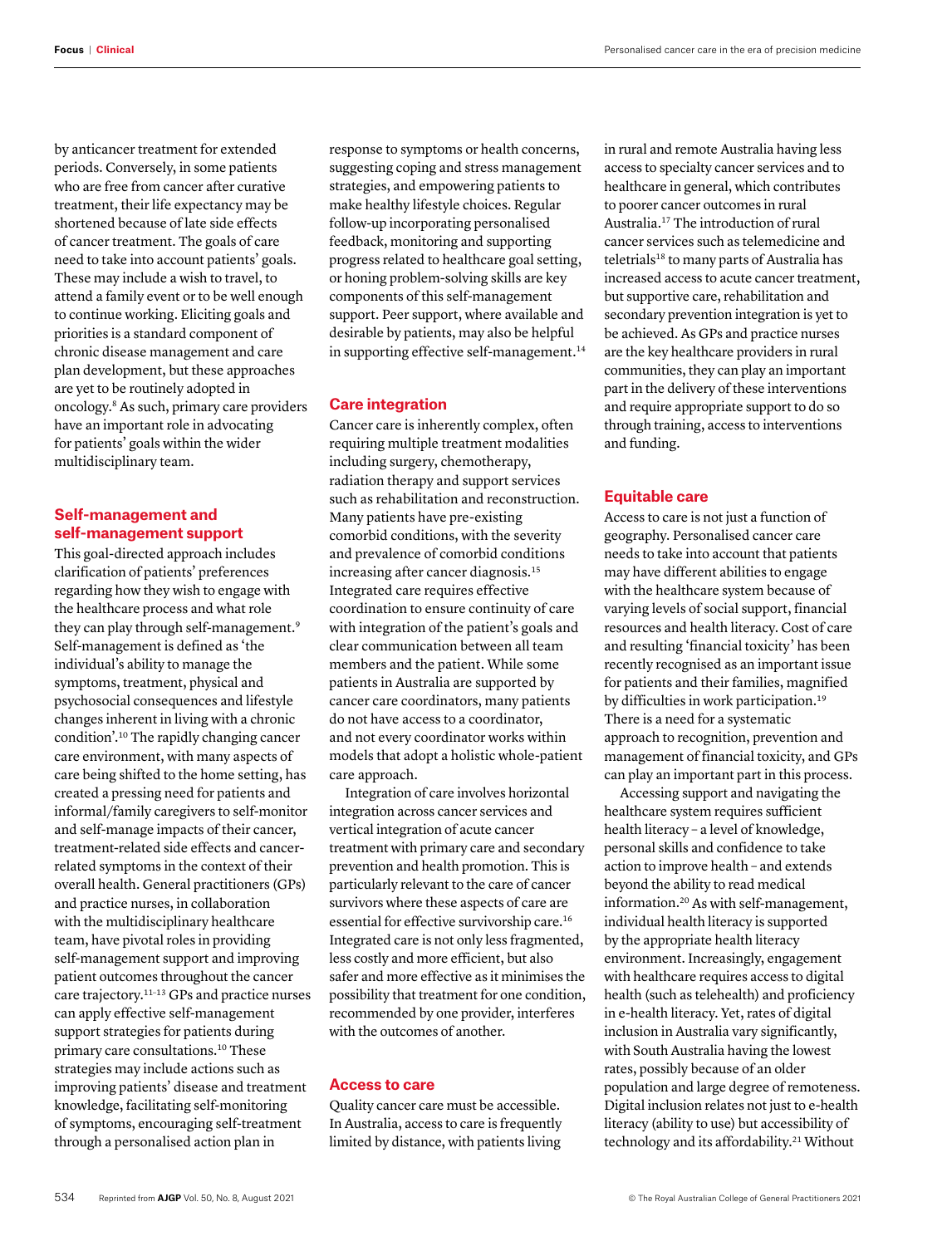addressing the equitability of e-health in cancer care, future advances can accentuate gaps in care.<sup>22</sup>

## **Achieving personalised cancer care: Next steps**

The path to personalised cancer care must ensure that care is patient-centred (goal-directed, enabling self-management and integrated), accessible and equitable. Adoption of these principles into care practices requires a focus not just on an individual healthcare provider and patient, but also on the health system as a whole.

Data are lacking to assist in service planning and research priorities, including mortality and morbidity data according to socioeconomic status, and comorbidities. Research should focus on disparities, comorbidities, digital inclusion and care integration from the perspectives of consumers, including the most vulnerable populations, and healthcare providers that support them. Once interventions are ready for adoption into clinical practice, there is a need for system-level levers such as embedding them into clinical workflows and reimbursement.

These broad system changes need to be adopted at the health service level, including the primary care setting (Box 1). GPs and practice nurses can play a critical part in facilitating care coordination, management of comorbidities and health promotion, and they are often well aware of unique needs of patients that go beyond their cancer diagnosis and extend to their families and caregivers.<sup>23</sup> However, existing models of care are not well aligned with these goals. People with cancer have complex healthcare needs, and their care by primary care providers must be supported by clear practice guidelines, access to advice and referrals, resources and time for prolonged consultation with appropriate reimbursement. Patients who do not have a regular GP should be encouraged to find one. Oncology teams need to enquire about the role that the GP plays in the patient's care and support and value it. GPs input needs to be integrated into the overall management approach as part of the multidisciplinary care team, but these meetings traditionally do not involve

the patient nor their GP, who could provide more context into their overall healthcare needs. Historically this lack of involvement was explained by the difficulties associated with attending in person, but this could be overcome by using telemedicine for GPs to connect. This multidisciplinary team interaction would further be optimised with timely, easy-to-access, multiway communication from all involved health professionals. For many cancer survivors, GPs can play a central part by providing a continuum of care (Box 2).

Lastly, this 'personalisation' of cancer care needs a broader change of mindset/ cultural change and language change so that personalisation of care is seen as just as relevant to cancer care as precision medicine and not an afterthought.

#### **Conclusion**

It is time to make cancer care not just technically sophisticated, but also personalised and holistic. Bringing together the precision and personalisation of cancer care offers a chance to improve the quality of cancer care for individual patients with cancer. In this way, the promise of precision oncology can be realised within the context of patients' goals and capabilities, with the support of the health system, leading to better patient outcomes and likely better health system performance.

## **Key points**

- **•** Primary care providers have an important and growing role in the provision of personalised cancer care through support, advocacy, coordination, holistic care and health promotion.
- **•** Cancer care systems can facilitate GPs' involvement in care through early endorsement of GP input, involvement of GPs in multidisciplinary management, timely communication, rapid access to acute care and training opportunities.

#### **Authors**

Bogda Koczwara BMBS, MBioethics, Senior Staff Specialist, Department of Medical Oncology, Flinders Medical Centre and Flinders University, Adelaide, SA

## **Box 1. Taking action to enable personalised care: What can general practitioners do?**

General practitioners (GPs) and primary care providers have a crucial and growing role in delivery of cancer care, including:

- patient support and education
- advocacy for patients and caregivers
- help with care navigation and coordination
- provision of holistic general care
- management of comorbidities
- management of short- and long-term treatment toxicities
- supporting patient self-management
- health promotion
- cancer surveillance
- caregiver support.

Health systems can support GPs in their role by:

- acknowledging and reinforcing the role of the GP as part of the overall care team
- ensuring correct contact details for the cancer service and the GP are available to all providers and the patient
- early involvement in multidisciplinary decision making and care planning
- timely communication including communication of anticipated toxicities
- providing clarity of roles, responsibilities and tasks
- record sharing
- providing rapid access to acute care for advice
- providing access to training opportunities, care pathways and guidelines
- providing access to current service directories
- providing appropriate resourcing of services.

Elysia Thornton-Benko BSc, MBBS (Hons), PhD, FRACGP, Specialist General Practitioner, Sydney, NSW; Research Fellow, Behavioural Sciences Unit, Faculty of Medicine, University of New South Wales, Sydney, NSW; Kids Cancer Centre, Sydney Children's Hospital, Randwick, NSW

Richard J Cohn MBBCh, DCH, FRACP, Paediatric Haematologist Oncologist, Director of Survivorship Program, Kids Cancer Centre, Sydney Children's Hospital, Randwick, NSW; Professor, School of Women's and Children's Health, University of New South Wales, Sydney, NSW

Raymond J Chan RN, BNurs, MAppSci, PhD, FACN, Director and Professor in Cancer Nursing, Caring Futures Institute, College of Nursing and Health Sciences, Flinders University, SA

Joel Rhee BSc (Med), MBBS (Hons), GCULT, PhD, FRACGP, Associate Professor of General Practice, General Practice Academic Unit, School of Medicine, Faculty of Science, Medicine and Health, University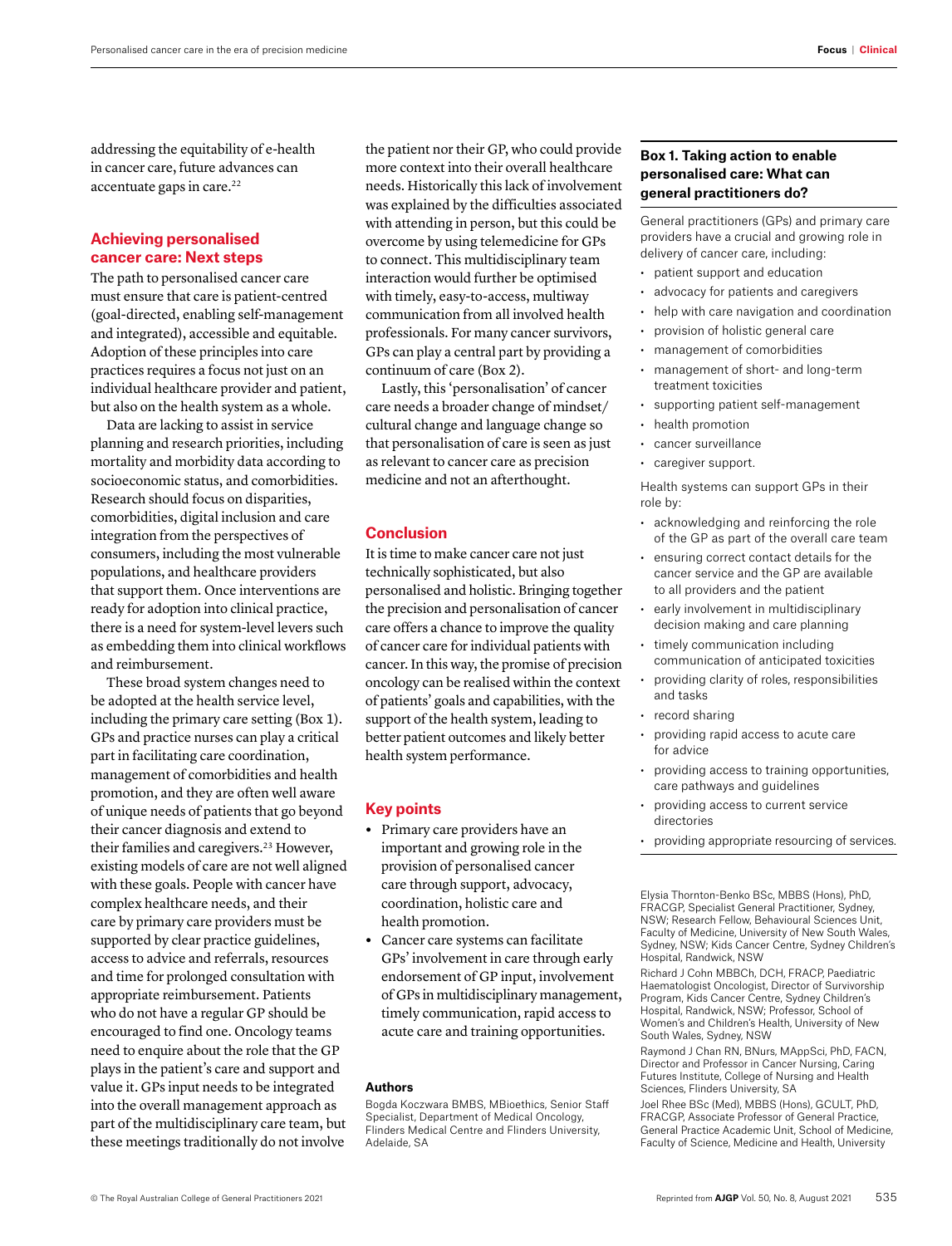#### **Box 2. Case example: Supporting young cancer survivors**

Childhood, adolescent and young adult (CAYA) survivors represent a unique population with potentially six or more decades of life after treatment for cancer.<sup>24</sup> Many survivors of CAYA cancer face numerous long-term health risks, which increase as they age.<sup>25</sup> While survivors who experience significant multimorbidity require resource-intensive specialist clinic follow-up, for those with a low risk of late adverse sequelae, discharge to primary care is appropriate. For all survivors, encouraging engagement in primary care is important to promote holistic follow-up care, continuity of care and long-term surveillance regardless of risk stratification.4

#### **Case study**

Amy, aged 18 years, was treated for acute lymphoblastic leukaemia at the age of 11 years. She received two years of chemotherapy, which was well tolerated but resulted in significant time away from school. She experienced subsequent difficulties at school, with impact on her friendships. Her medical assessment revealed no late physical complications of therapy, but she required support for anxiety. She was transitioned for further follow-up to primary care, as she was stratified as low risk for late complications of her cancer and the therapy she received.

Amy and her family had an ongoing relationship with their general practitioner (GP), who had cared for Amy since she was a toddler. The cancer care team encouraged this relationship and flagged transition to care early so appropriate plans could be made, and to prevent interruption to engagement with the GP and instill confidence in the GP. The survivorship care plan provided to Amy and her GP contained an end-of-treatment summary with details of all treatment received, as well as recommendations for follow-up that included a yearly physical examination, yearly influenza vaccination, support as necessary for her anxiety, a surveillance echocardiogram every five years in view of her exposure to anthracyclines, and cardiac review during pregnancy.

The plan also contained advice about following a healthy lifestyle, as this has been shown to decrease the risk of late effects. Access to the long-term follow-up nurse coordinator was made available for Amy and the GP. The GP arranged a care planning meeting with Amy to agree on goals of care. During that appointment, Amy identified her priorities as completion of her studies, focus on increasing independence and need for peer support.

Together with Amy, the GP created a surveillance and support plan including regular GP reviews to ensure ongoing support. The potential for a GP Mental Health Treatment Plan was discussed, with associated referral to a psychologist, to assist Amy with managing her anxiety and learning effective coping strategies. The GP informed Amy about other allied health professionals and their potential roles, such as an occupational therapist to aid with completing studies and liaising with the education provider and to become aware of the education supports available. The GP also discussed social supports and encouraged some participation in a hobby/sport/recreation. Amy admitted that exercising helped her to feel motivated and energised while improving her mental health. Amy was aware of the importance of maintaining exercise for not only general health and wellbeing but also long term for cancer survivors generally. She was also keen to recommence playing the saxophone in a local music group and to rekindle some past friendships.

The GP informed Amy about health screenings and their timings, in addition to discussing reproductive and sexual health. Amy was also cautioned on the consumption of alcohol and was advised to abstain from ever smoking, vaping or using illicit drugs. Amy understood the importance of her survivorship plan. Amy felt confident that she could discuss issues or concerns with her GP and was aware that the long-term follow-up clinic was also available to provide further assistance if/when indicated.

of Wollongong, Wollongong, NSW; Illawarra Health and Medical Research Institute, Wollongong, NSW; General Practitioner, HammondCare Centre for Positive Ageing and Care, Hammondville, NSW David Joske MBBS, FRACP, FRCPA, FCHSM, Clinical Haematologist, Sir Charles Gairdner Hospital, Nedlands, WA; Clinical Professor of Medicine, University of Western Australia, Crawley, WA

Mahesh Iddawela MBBS, PhD, Medical Oncologist, Department of Medical Oncology, Alfred Health, Melbourne, Vic; Monash University, Melbourne, Vic Janette L Vardy BMed (Hons), FRACP, PhD, Professor of Cancer Medicine, Faculty of Medicine and Health, University of Sydney, Sydney, NSW; Concord Cancer Centre, Concord Repatriation General Hospital, Concord, NSW

Competing interests: JR is a member of the *Australian Journal of General Practice* Editorial Advisory Committee. Funding: None.

Provenance and peer review: Commissioned, externally peer reviewed.

#### Correspondence to:

bogda.koczwara@flinders.edu.au

#### **References**

- 1. Markham MJ, Wachter K, Agarwal N, et al. Clinical cancer advances 2020: Annual report on progress against cancer from the American Society of Clinical Oncology. J Clin Oncol 2020;38(10):1081. doi: 10.1200/JCO.19.03141. Erratum in: J Clin Oncol 2020;38(26):3076. doi: 10.1200/JCO.20.02291.
- 2. Moscow JA, Fojo T, Schilsky RL. The evidence framework for precision cancer medicine. Nat Rev Clin Oncol 2018;15(3):183–92. doi: 10.1038/ nrclinonc.2017.186.
- 3. Jemal A, Bray F, Center MM, Ferlay J, Ward E, Forman D. Global cancer statistics. CA Cancer J Clin 2011;61(2):69–90. doi: 10.3322/caac.20107. Erratum in: CA Cancer J Clin 2011;61(2):134.
- 4. Cherny NI, de Vries EG, Emanuel L, et al. Words matter: Distinguishing 'Personalized medicine' and 'Biologically personalized therapeutics'. J Natl Cancer Inst 2014;106(12):dju321. doi: 10.1093/ inci/diu321.
- 5. World Health Organization. Quality of care: A process for making strategic choices in health systems. Geneva, CH: WHO, 2006.
- 6. Institute of Medicine (US) Committee on Quality of Health Care in America. Crossing the quality chasm: A new health system for the 21st century. Washington, DC: National Academies Press, 2001.
- 7. Licqurish SM, Cook OY, Pattuwage LP, et al. Tools to facilitate communication during physician-patient consultations in cancer care: An overview of systematic reviews. CA Cancer J Clin 2019;69(6):497–520. doi: 10.3322/caac.21573.
- 8. Lawn S, Battersby M. Chronic condition management models for cancer care and survivorship. In: Koczwara B, editor. Cancer and chronic conditions: Addressing the problem of multimorbidity in cancer patients and survivors. Singapore, SG: Springer, 2016; p. 241–59.
- Howell D, Mayer DK, Fielding R, et al. Management of cancer and health after the clinic visit: A call to action for self-management in cancer care. J Natl Cancer Inst 2021;113(5):523–31. doi: 10.1093/jnci/djaa083.
- 10. Barlow J, Wright C, Sheasby J, Turner A, Hainsworth J. Self-management approaches for people with chronic conditions: A review. Patient Educ Couns 2002;48(2):177–87. doi: 10.1016/ s0738-3991(02)00032-0.
- 11. Dineen-Griffin S, Garcia-Cardenas V, Williams K, Benrimoj SI. Helping patients help themselves: A systematic review of self-management support strategies in primary health care practice. PLoS One 2019;14(8):e0220116. doi: 10.1371/journal. pone.0220116.
- 12. Harris MF, Williams AM, Dennis SM, Zwar NA, Powell Davies G. Chronic disease self-management: Implementation with and within Australian general practice. Med J Aust 2008;189 Suppl 10:S17–20. doi: 10.5694/j.1326-5377.2008.tb02204.x.
- 13. Reynolds R, Dennis S, Hasan I, et al. A systematic review of chronic disease management interventions in primary care. BMC Fam Pract 2018;19(1):11. doi: 10.1186/s12875-017-0692-3.
- 14. Hoey LM, Ieropoli SC, White VM, Jefford M. Systematic review of peer-support programs for people with cancer. Patient Educ Couns 2008;70(3):315–37. doi: 10.1016/j.pec.2007.11.016.